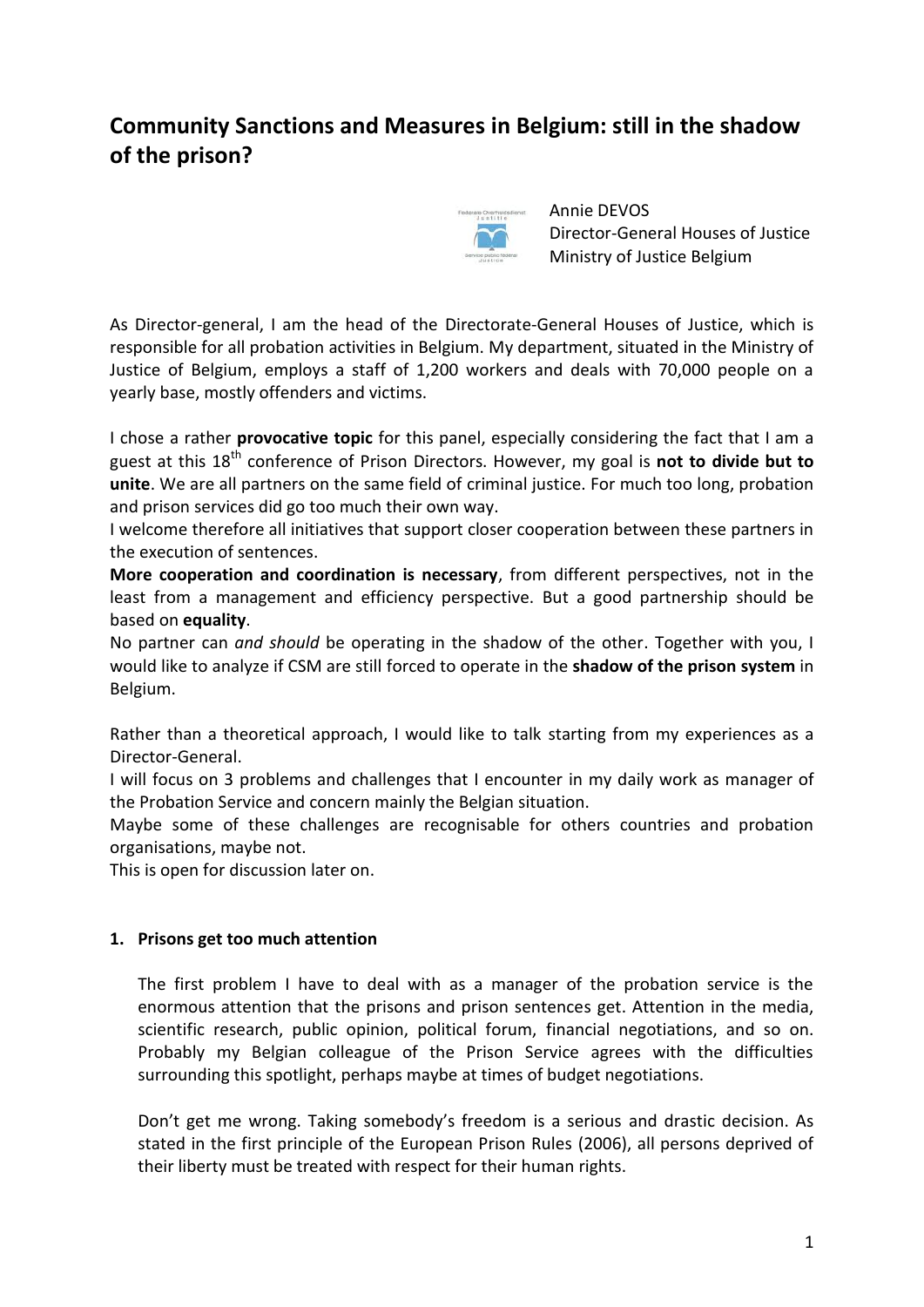And prison conditions that are infringe prisoners' human rights are not justified by lack of resources. Prison sentences should be executed in a humane, modern and constructive manner.

So the attention for the prison system *as such* is justified.

But as manager of the probation service, I see also that this often put the probation work in the shadow of the prison system.

And this shadow is a real challenge in managing my organisation.

And often I wonder if this overweight is sufficiently justified.

I give you 2 examples: media en budget.

a. First example : an analysis by the University of Brussels of newspaper articles in 2011 shows that the subject 'Houses of Justice' are not frequently mentioned (2%), opposed to the subject 'prison' (85%).

| 'Hit'                                                                           | <b>Frequency</b> | %    |
|---------------------------------------------------------------------------------|------------------|------|
| Prison                                                                          | 5.256            | 85%  |
| of<br><b>Houses</b>                                                             | 108              | 2%   |
| <b>Justice</b>                                                                  |                  |      |
| Asylum seekers                                                                  | 837              | 13%  |
|                                                                                 |                  |      |
| Total                                                                           | 6.201            | 100% |
| $\Delta U_{\text{max}} = \sum_{n=1}^{n} \sum_{n=1}^{n} (U_{n} - U_{n})$<br>3011 |                  |      |

*Aline Bauwens,VUB 2011*

Only in 108 articles the theme 'houses of Justice' was mentioned, while more than 5.000 articles on 'prison' were published. We need more media exposure to get attention.

The media and the public must be better informed about the purposes and results of CSM in order to encourage a better understanding of their role and value in society. This is also the reason why I appointed several communication officers within our Directorate-General.

b. Second example: the difference in budget numbers between CSM and prison. Before comparing budgets, let me first tell you that the numbers of offenders under supervision in the community have grown rapidly in Belgium in recent decades. Between 1999 and 2012, this number **increased with 98%**.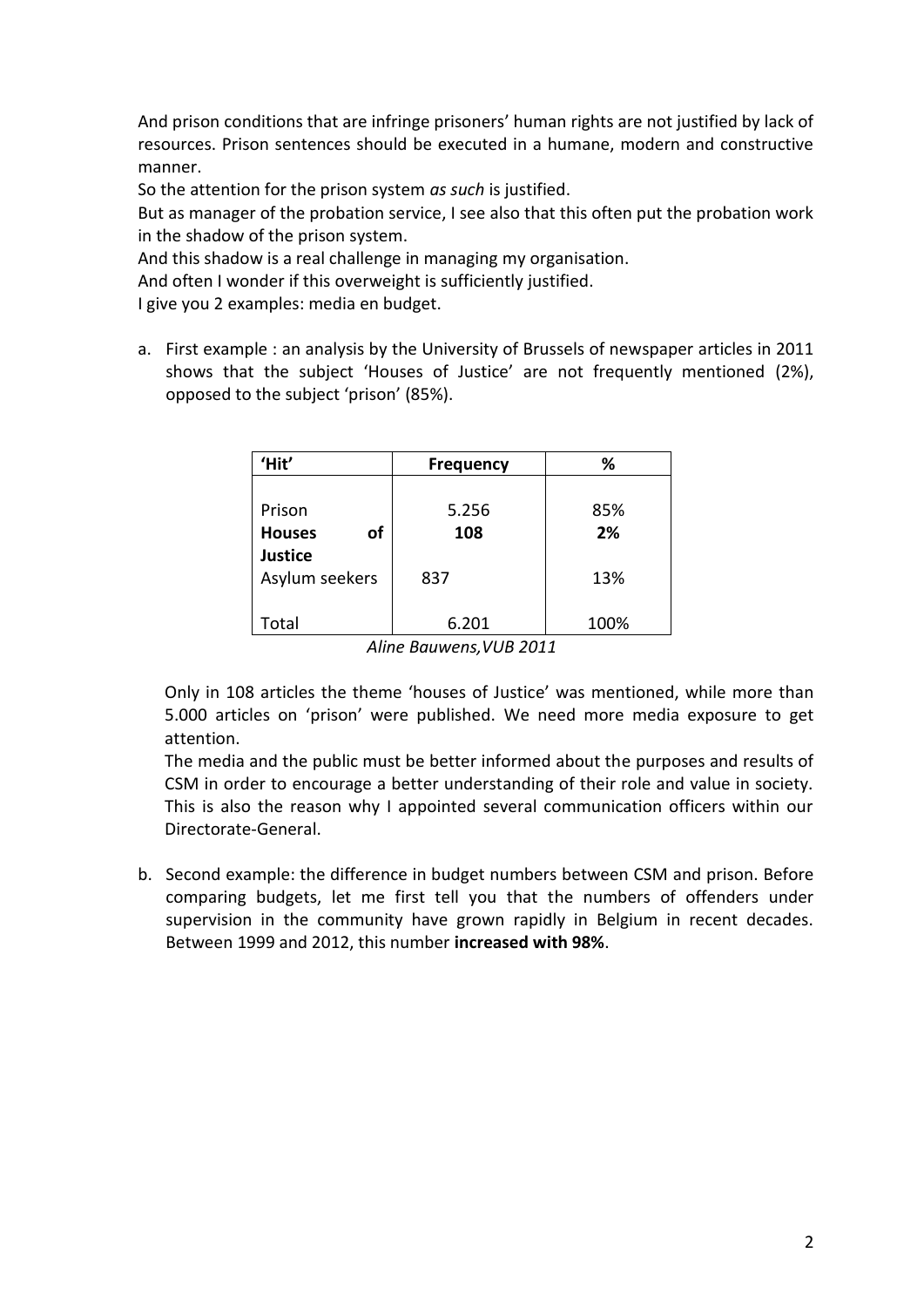

In 2012, the budget of the prison department was nearly 600 million euro. And the budget for my department was almost 75 million euro.



But when we look at the active files at a certain day last month (stock), we can see that there were **11.629** people incarcerated. The stock in the CSM at that moment was **36.476**.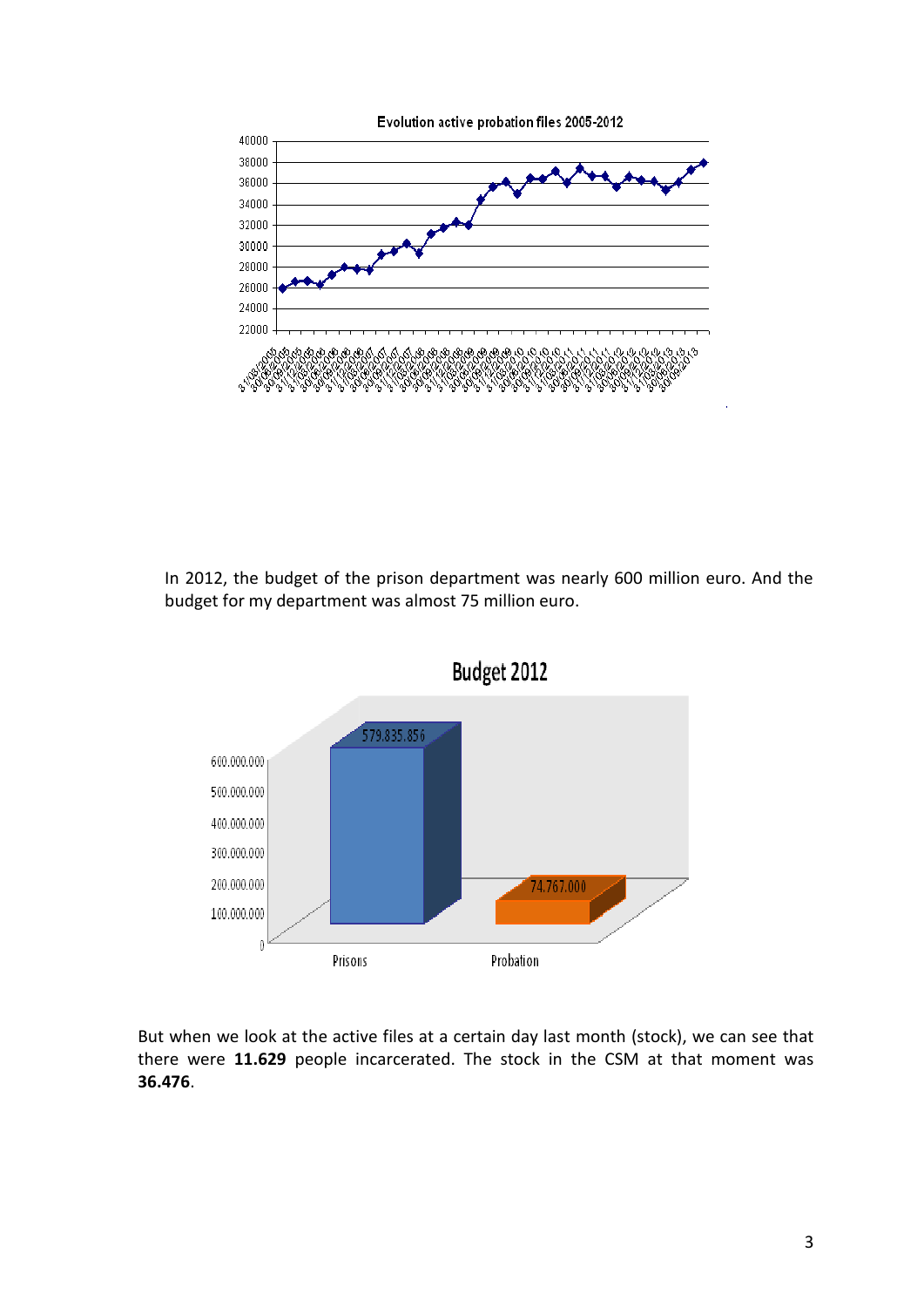



Based on this comparison, this means that probation has **8 times less money** than the prisons, but deals with **3 times more offenders** on daily bases.

According to the Council of Europe SPACE I statistics, the 33 prison administrations that provided data on this item had spent more than 17.000 million euros in 2011 (= 17 BILLION euros…).

I think a more balanced use of public financials means is necessary. To be clear, this is not a criticism towards my colleague of the prison service as such. As mentioned, the condition of the prison system needs serious improvement in Belgium. **But a broader discussion is necessary about how to achieve the goal of non-reoffending and the best way to invest public financial means.**

This requires a broad debate in society on how to achieve the goal of non-reoffending in the most efficient way. It also involves a broader review of criminal law and criminal procedures. I am convinced that such an exercise will prove that a more important role and thus more financial means- is necessary for CSM in Belgium.

Both concrete examples are an illustration of the shadow in which my organisation has to work. Sometimes a shadow can be refreshing but sometimes sunlight is needed to grow. CSM in Belgium need more sunlight.

#### **2. Community sanctions and measures: prisons are always around the corner**

In Belgium, many CSM have been introduced for mainly very pragmatic reasons, such as the growing overburdening of the courts and the overcrowding in the prisons.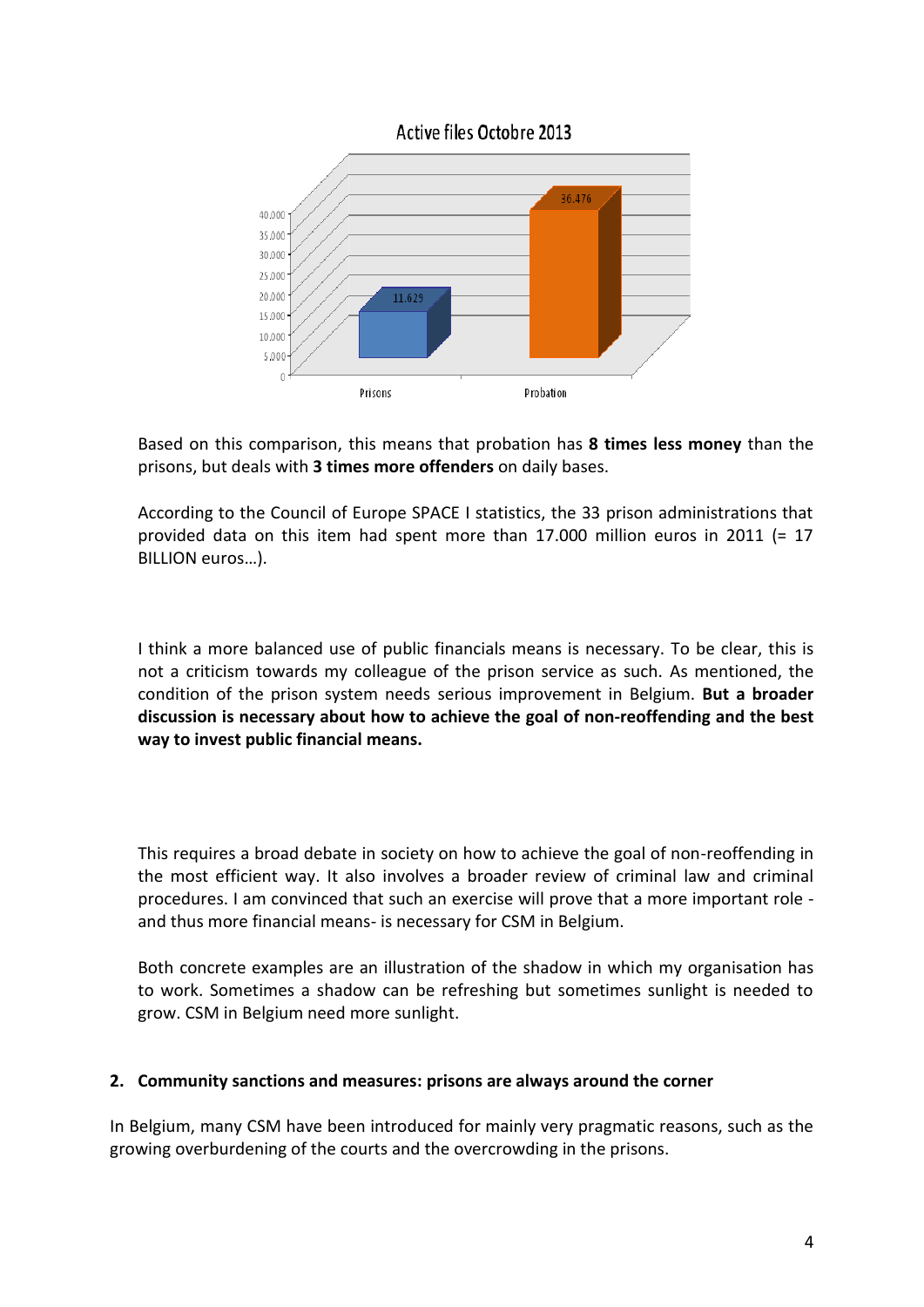According to the Council of Europe Annual Penal Statistics (SPACE I), Belgium had on 1.1.2011 a population of 11.000 prisoners (including pre-trial prisoners) and a total capacity of 9.295. This means 18% overcrowding. In 2012, according to the annual report of the prison services, this average was already 23,7%. The problems related to the overcrowding were once again described in the latest report of the UN Committee against torture last Friday.



In 2010, the Belgian Court of Audit examined 7 measures that are meant to help reducing prison overcrowding.

These 7 measures are

1. . less pre-trial detention,

2. more community service sentences and

- 3. electronic monitoring,
- 4. transferring prisoners of foreign origin to their own country,

5. inclusion of mentally ill prisoners in the mental health care system, 6. reforming provisional release and conditional release as well as

7. expanding prison capacity.

In its rapport to the Federal Parliament, the Court stated that the impact of these measures has not been sufficient up to now.

The recommendations in this rapport aim at an **integrated and systematic approach** of prison overcrowding, a better foundation and evaluation of the policy, the legislation's implementation and the creation of the necessary conditions to this end as well as a **better harmonization** with other public services and the judicial power. However, these recommendations can only be successful within the context of a **broader review of criminal law and criminal procedure**.

From a strategic point of view, pragmatic reasons are off course a **window of opportunity** for the implementation of CSM. It can not be denied that the structural crisis of the prison systems in terms of overcrowding did facilitate the introduction and growth of CSM in Belgium. But we can not forget that CSM are useful and efficient on its own. CSM are not only a solution for other problems but are on its own a better solution for many cases in the criminal justice system. We need to take more into account the positive side and not the negative one.

CSM have to step out of this shadow and learn to walk on its own. The fact that CSM are still too much related to the prison system, holds the risk of dependency and undervaluation of CSM itself.

Even as a student, but also later in my professional career as a prison director and director of a probation service, I witnessed an important development in the criminal justice system.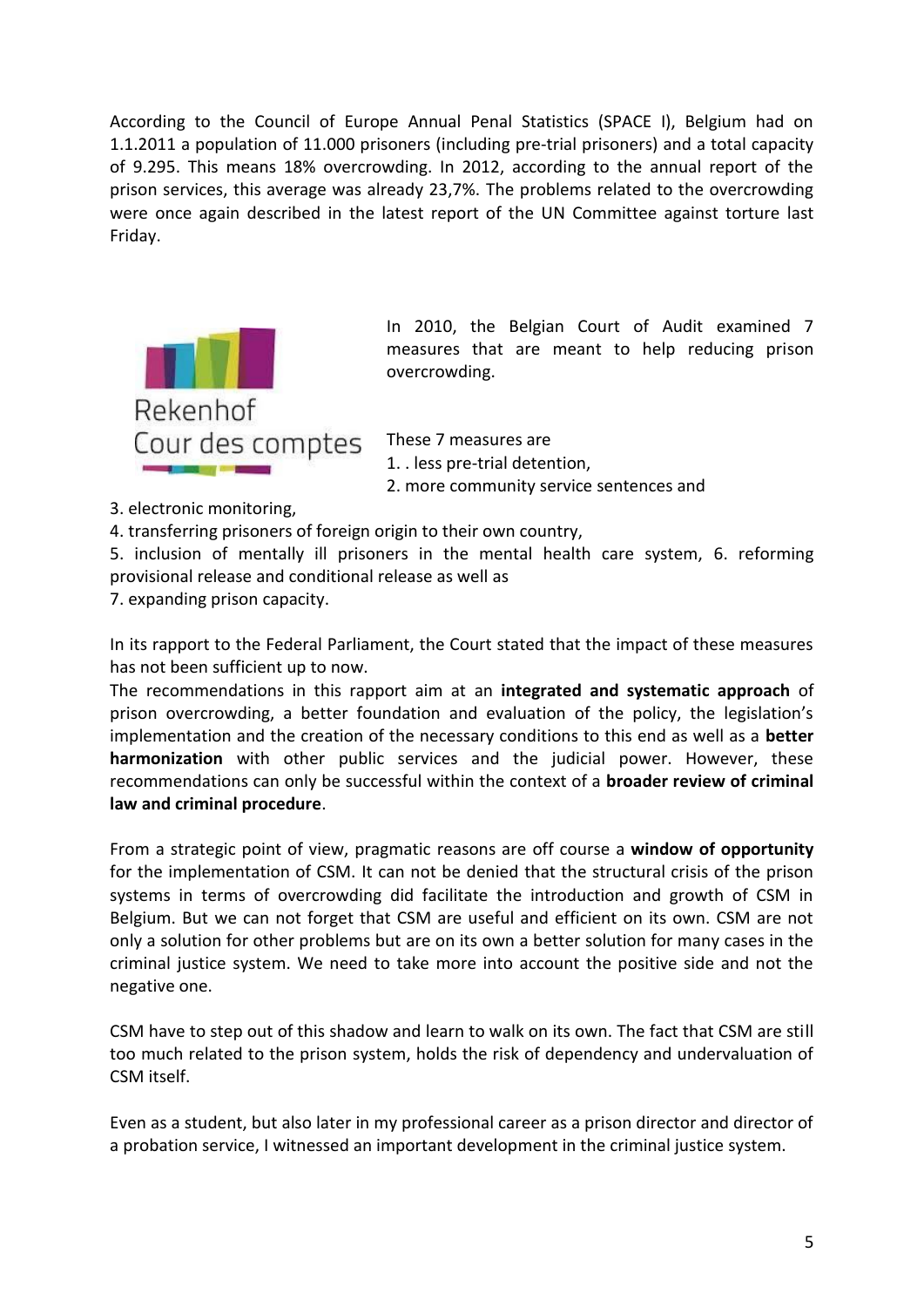At the beginning, the fight against recidivism was mainly centred on core issues like neutralisation, dangerousness and imprisonment.

Step by step, different researches and practices emerged focusing on concepts such as individualisation, rehabilitation, prevention of reoffending and social control.

Imprisonment turned gradually into a last resort solution while CSM became more and more important.

**Better understandings of how and why people stop offending (desistance process) offered the prospect of developing better criminal justice practices, processes and institutions).** 

CSM offers the opportunity to **work in depth on the problems that are part of the reason why people commit crime.** It involves a complex mechanism of control and support in collaboration with different agencies. **In a large majority of cases, it works better than prisons to achieve the goal of non-reoffending.** 

Emerging evidence and research about the process of **desistance** introduced a range of CSM principles, like:

- being realistic about the complexity and difficulty of the process
- $\blacksquare$  individualising support for change
- **•** building and sustaining hope
- **•** recognising and developing people's strengths
- working *with* offenders not *on* them (to encourage & respect self-determination)
- working with and trough relationships (both personal and professional)
- developing social as well as human capital
- recognising and celebrating progress

*(from McNeill, Farral, Lightowler & Maruna, How and why people stop offending: discovering desistance, 2012)*

And it's not just me and my department and my staff who are convinced of these values.

The last 'Justice-barometer', carried out by the Belgian **High Council of Justice** in 2010 shows that a large majority, namely **82%**, of the Belgian population is in favour of CSM. Previous barometers in 2002 and 2007 confirm this **public support**.



So CSM are not only a reaction to a failing criminal justice system. **They are a better solution on them self. We need to be more aware of our own strength.**

I was very happy to see this recognition also at the first CEP world congress on probation in London last month. We need to work together as probation services to achieve more results.

But it must be more than a belief. **CSM practice should be as far as possible evidence based**. We need more research and evaluation that meets internationally recognised standards.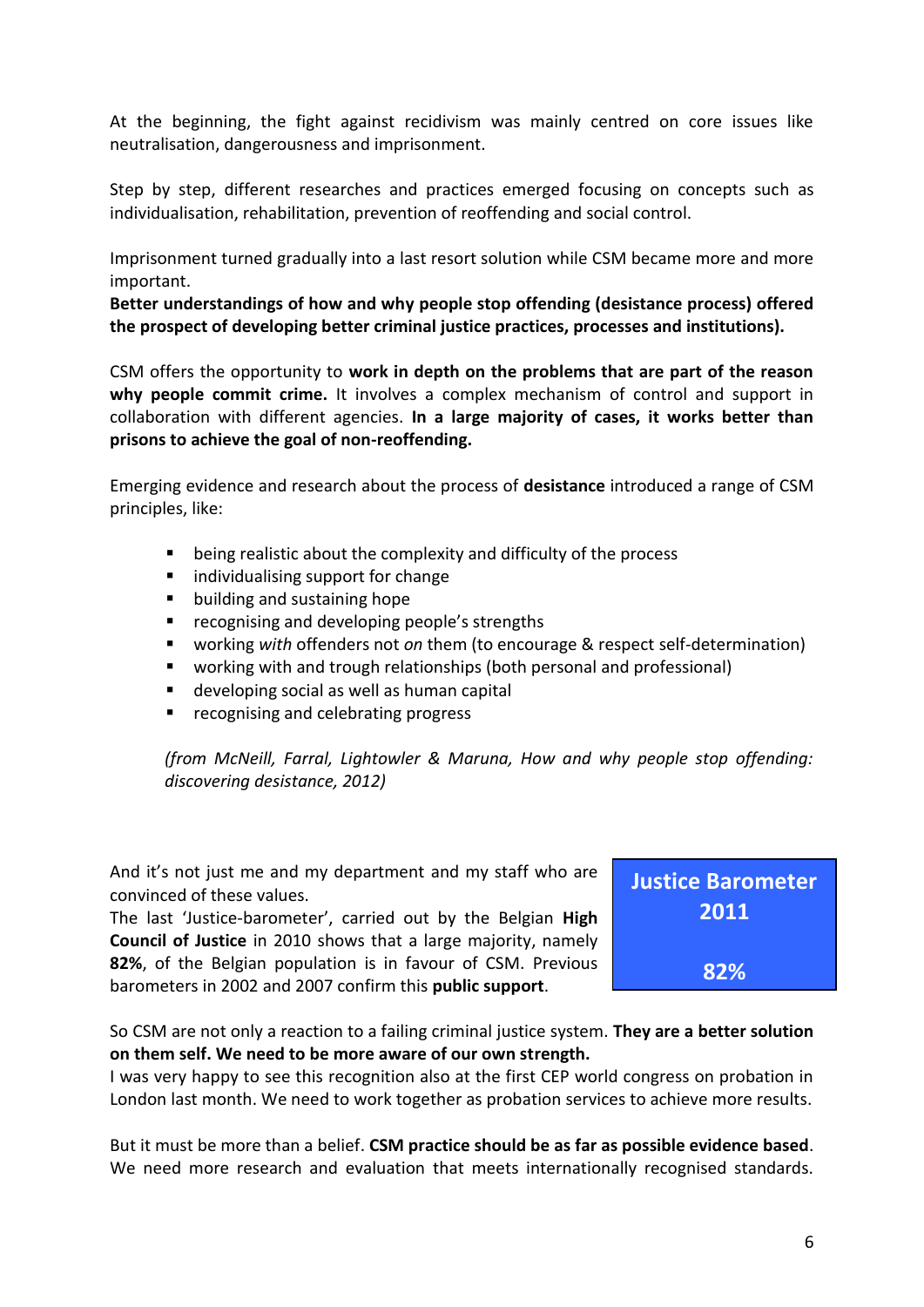That is one of the reasons why I insist on a **close collaboration with academics and universities in my department.**

## **3. Not enough co-operation… also with the prisons**

Finally, I would like to stress the need for a **more integrated and systematic approach.** 

Despite efforts to optimize the management of cases entrusted to us by our mandating authorities, my department remains largely dependent on our position in the criminal justice system.

From a management point of view, **this is a real challenge**.

We don't control our **input** and we don't control our **output**.

We have to deal with overflows that may occur (or disappear) very rapidly. **However, the number of cases entrusted to us is constantly increasing. All of these mandates must be executed. It's a daily challenge to find a permanent balance in order to successfully manage the workflow with fluctuating staff (predominantly female and young), fluctuating input and with no or minimal impact on input and output of cases.** 

CSM are not situated on an island.

We must work in close co-operation with other agencies of the justice system, with support agencies and with the wider civil society. It is about more than criminal justice. **We have also a responsibility to encourage and facilitate support agencies to undertake their inherent responsibility to meet the needs of offenders as members of society.** Desistance requires engagement with families, communities, civil society and the state itself. All these parties must be involved.

For much too long, probation services and prison services did go their own way. We need a close partnership. A partnership is necessary in order to achieve our common goals, such as **non-reoffending, resettlement and social inclusion.** 

Different opportunities lie ahead: service level agreements, data sharing, close cooperation in establishing offender management, common scientific research, ensuring a successful transition from life in prison to life in the community, exchanging experiences and practices with the social workers in the prisons, etc.